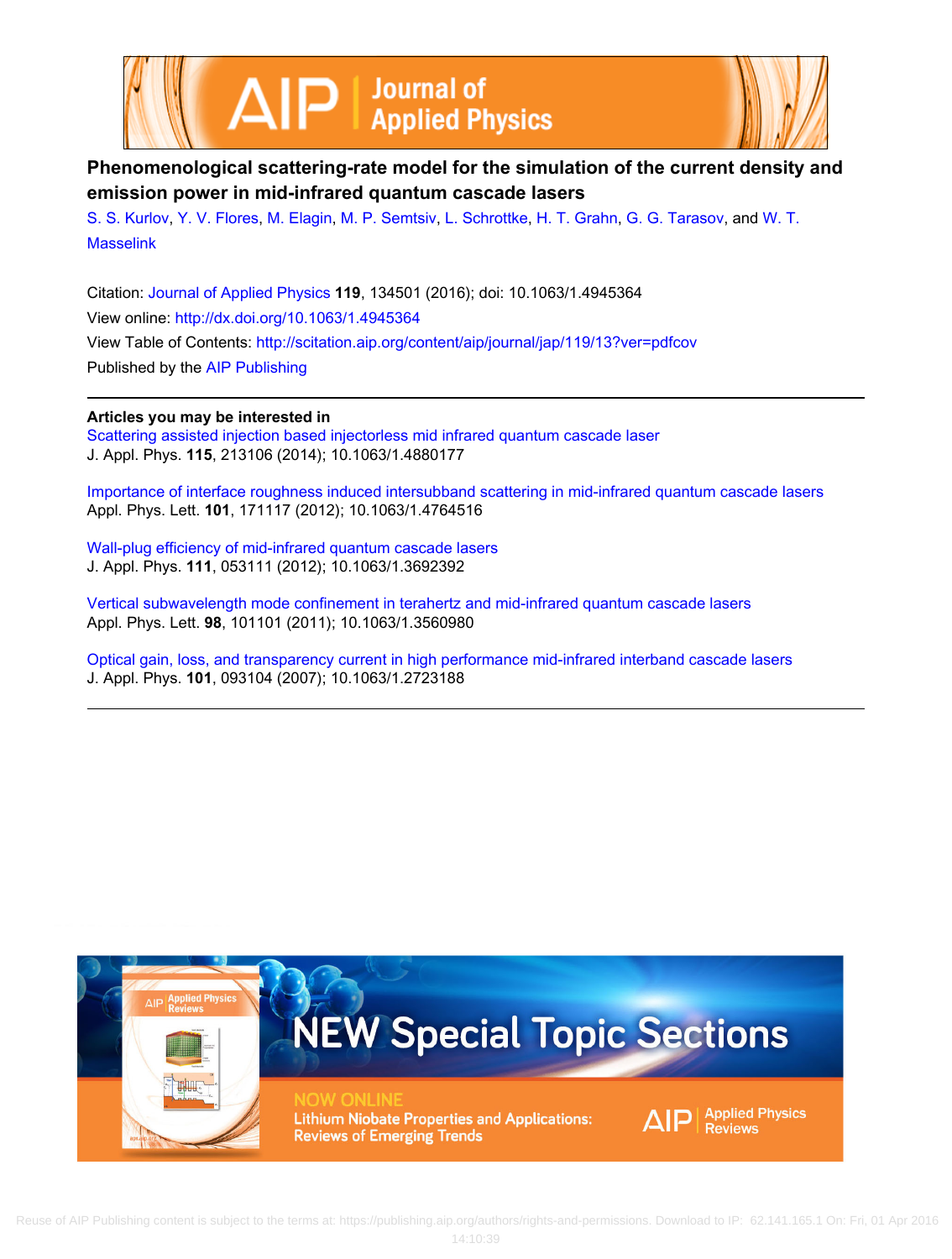

## [Phenomenological scattering-rate model for the simulation of the current](http://dx.doi.org/10.1063/1.4945364) [density and emission power in mid-infrared quantum cascade lasers](http://dx.doi.org/10.1063/1.4945364)

S. S. Kurlov,  $1.2$  Y. V. Flores,  $1$  M. Elagin,  $1$  M. P. Semtsiv,  $1$  L. Schrottke,  $3$  H. T. Grahn,  $3$ G. G. Tarasov,<sup>2</sup> and W. T. Masselink

<sup>1</sup>Department of Physics, Humboldt-Universität zu Berlin, Newtonstraße 15, 12489 Berlin, Germany<br><sup>2</sup>Institute of Samiconductor Physics, National Academy of Sciences, pr. Nauki 45, Kim 03028, Ukra  $^2$ Institute of Semiconductor Physics, National Academy of Sciences, pr. Nauki 45, Kiev-03028, Ukraine  $^3$ Paul-Drude-Institut für Festkörperelektronik, Hausvogteiplatz 5–7, 10117 Berlin, Germany

(Received 17 December 2015; accepted 22 March 2016; published online 1 April 2016)

A phenomenological scattering-rate model introduced for terahertz quantum cascade lasers (QCLs) [Schrottke et al., Semicond. Sci. Technol. 25, 045025 (2010)] is extended to mid-infrared (MIR) QCLs by including the energy dependence of the intersubband scattering rates for energies higher than the longitudinal optical phonon energy. This energy dependence is obtained from a phenomenological fit of the intersubband scattering rates based on published lifetimes of a number of MIR QCLs. In our approach, the total intersubband scattering rate is written as the product of the exchange integral for the squared moduli of the envelope functions and a phenomenological factor that depends only on the transition energy. Using the model to calculate scattering rates and imposing periodical boundary conditions on the current density, we find a good agreement with low-temperature data for current-voltage, power-current, and energy-photon flux characteristics for a QCL emitting at  $5.2 \mu m$ . © 2016 AIP Publishing LLC. [[http://dx.doi.org/10.1063/1.4945364\]](http://dx.doi.org/10.1063/1.4945364)

### I. INTRODUCTION

Since their invention in  $1994$  $1994$ ,<sup>1</sup> quantum cascade lasers (QCLs) have become the standard semiconductor laser source for the mid- and far-infrared spectral range. These unipolar devices are based on the population inversion between quantized subbands in biased semiconductor heterostructures. After undergoing an intersubband transition, the electron remains within the conduction band and thus can be injected into the next intersubband emission stage. The emission stages are cascaded one after another, thus allowing many photons to be emitted by a single electron. QCLs achieving large peak powers (6–14 W), power efficiencies  $(15\% - 35\%)$ , and transition efficiencies (up to 90%) have been reported for the mid-infrared (MIR) spectral region for temperatures between 80 and  $300 \text{ K.}^{2-5}$  These high powers and high efficiencies, together with the possibility of singlemode emission $6$  and wavefront engineering,<sup>7</sup> make QCLs to be very attractive for several applications including gas sens-ing, optical spectroscopy, and infrared countermeasures.<sup>[8](#page-6-0),[9](#page-6-0)</sup>

A useful theoretical model is essential for the optimization and further development of new QCL sources. Such a model is expected to significantly reduce the experimental effort of QCL optimization for a given wavelength. It requires the calculation of the subband structure including its bias dependence and the location of charge as well as the nonparabolicity of the band structure, scattering effects, and the optical mode confinement. Ab initio models are characterized by their intricacy and the relatively complex formulation of the different scattering mechanisms.<sup>10–12</sup> Calculations made by *ab initio* models lead to good agreement between theory and experiment, yet at high computational costs.

In this work, we propose a bottom-up approach, which consists of using experimental results and describing them with a phenomenological model. Such a scattering-rate model has been recently developed for terahertz (THz)  $QCLs<sup>13</sup>$  $QCLs<sup>13</sup>$  $QCLs<sup>13</sup>$  In this approach, several non-radiative scattering mechanisms including scattering via optical and acoustic phonons, electron-electron interaction, and scattering at ionized impurities are written in terms of the squared modulus of the dipole matrix element  $|Z_{ij}|^2$ , which is calculated for intersubband radiative transitions, and a function  $f(E_{ii})$ that only depends on the transition energy  $E_{ij}$ . The total scattering rate between subbands  $i$  and  $j$  is given by  $f(E_{ij})|Z_{ij}|^2$ . Such a description has the advantage of including several scattering mechanisms in a compact form, allowing a straightforward modeling of charge carrier transport. Furthermore, the strategy uses measured data, ensuring accuracy at least within some range of application. The approach was demonstrated using a number of THz QCL designs that were modeled; very good agreement with experimental results in terms of current-voltage characteris-tics and gain spectra were reported.<sup>[13,14](#page-6-0)</sup>

In case of THz QCLs, the role of scattering of electrons with longitudinal optical (LO) phonons is reduced due to the much larger LO phonon energy  $(E_{LO})$  relative to the radiative transition energy. Therefore, the energy dependent factor  $f(E_{ij})$  is taken to be constant for the range of energies of the order of  $E_{LO}$  and above, which is a reasonable assumption for THz QCLs.

Furthermore, the assumption of a constant  $f(E_{ii})$  for  $E_{ij}$  >  $E_{\text{LO}}$  cannot be applied to MIR QCLs, where intersubband spacing energies are significantly larger than  $E_{\text{LO}}$ . Therefore, and in contrast to THz QCLs, electron-phononinteraction plays now a crucial role in electron transport.<sup>15–17</sup> As we show in this work, a more accurate way to describe the total non-radiative scattering rate is to write it in terms of the exchange integral of the envelope functions moduli squared, instead of the dipol matrix element.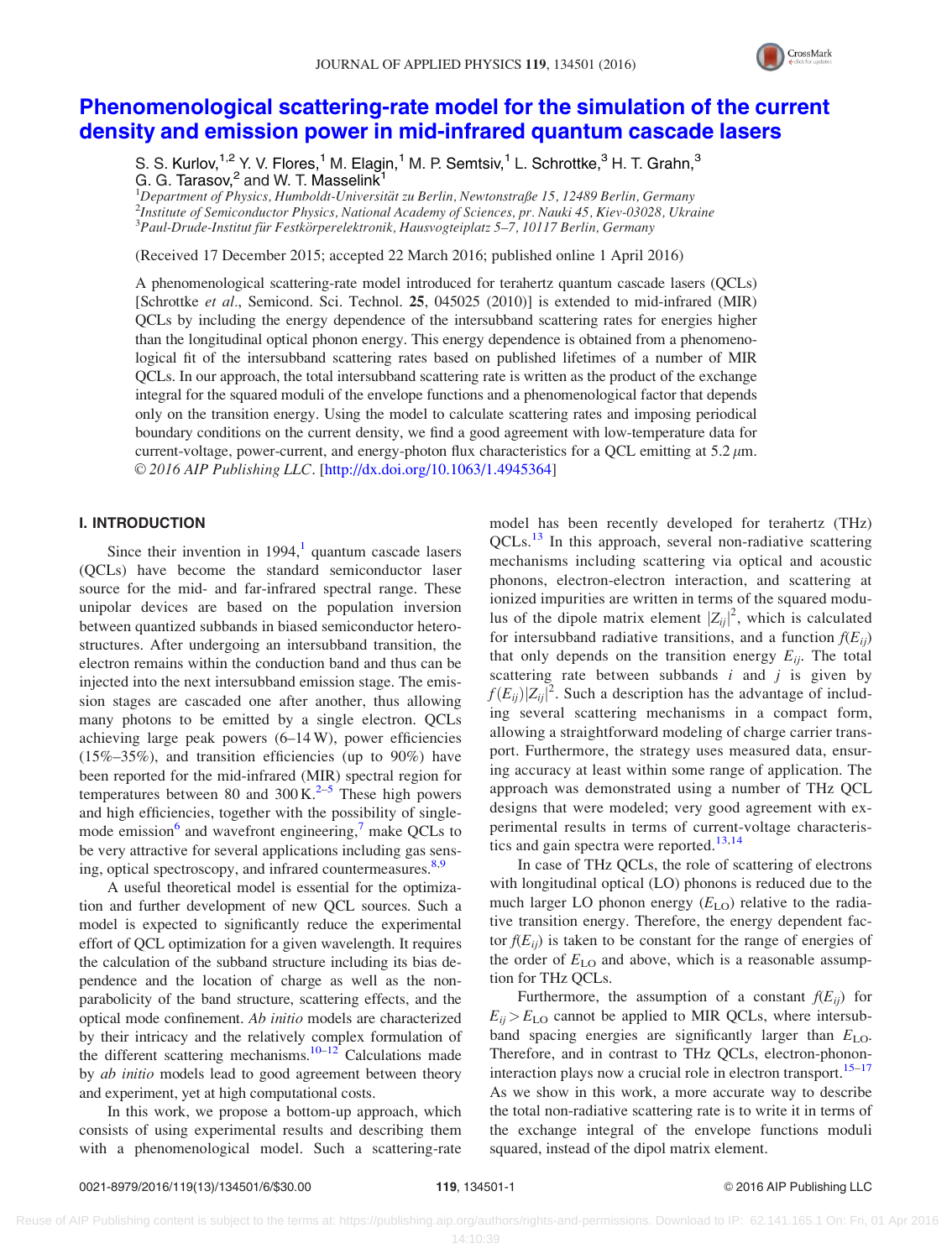<span id="page-2-0"></span>The resulting proportionality factor between the exchange integral and the total non-radiative scattering rate (denoted by  $\rho(E_{ii})$ ) is obtained from a phenomenological fit of MIR QCLs lifetimes reported in the literature. This phenomenological fit consists of two parts. The low-energy  $(E_{ij} < E_{LO})$  part has the functional form described in Ref. [13](#page-6-0) and parametrizes the contributions arising from several non-radiative scattering mechanisms including electron-electron and interface-roughness scattering. The high-energy  $(E_{ij} > E_{\text{LO}})$  tail of the function  $\rho(E_{ii})$  has a characteristic decay behavior with increasing intersubband spacing energy, which—as we describe in detail in Section II—is closely related to a reduced electron-phonon scattering rate.

Integrating both parts and fitting lifetimes data for MIR QCLs, the resulting function  $\rho(E_{ii})$  becomes suitable for the simulation of MIR QCLs. Once the exchange terms for all transitions have been calculated, the simulation becomes significantly less onerous than including scattering mechanisms separately. We further apply our approach and simulate the performance of an MIR QCL emitting at  $5.2 \mu m$  at a temperature of 80 K. First results show a satisfactory agreement between the calculated and experimental characteristics.

#### II. SCATTERING MODEL

QCLs are n type semiconductor devices which are typically based on the direct band gap semiconductors. The electron transitions between the states in QCLs are caused mainly by elastic (alloy, interface roughness (IFR), and impurity), inelastic (acoustic and LO phonons), and electronelectron scattering.<sup>18</sup> Electron-electron scattering plays an important role only in the thermalization of the electron dis-tribution within one period of the MIR OCLs.<sup>[19](#page-6-0)</sup> The transverse optical phonon scattering is negligible at the  $\Gamma$ -point of the conduction band due to its spherical symmetry.<sup>[20,21](#page-6-0)</sup> Alloy<sup>[22](#page-6-0)</sup> and acoustic phonon scattering<sup>23</sup> can be approximated by a linear dependence on the wave function overlap  $\zeta$ 

$$
\zeta_{ij} = \int dz \, |\psi_i(z)|^2 |\psi_j(z)|^2,\tag{1}
$$

for the ith and jth bound states. However, these scattering effects typically play a secondary role in QCLs. At low temperatures, the electron transport is driven by phonon emission and temperature-independent processes as IFR scattering and impurity scattering. The role of IFR in low temperature luminescence has been analyzed in Refs. [11](#page-6-0), [24,](#page-6-0) and [25](#page-6-0).

As next we focus on the electron transport through LO-phonon emission, as this mechanism plays a protagonic role in low-temperature intersubband scattering for large  $(E_{ij} > E_{\text{LO}})$  intersubband energy spacings. According to Ref. [26,](#page-6-0) the correspondent scattering rate  $R_{ij}^{\text{LO}}$  can be calculated by

$$
R_{ij}^{\text{LO}} = \frac{1}{\tau_{ij}^{\text{LO}}} = \frac{\int_0^\infty dk \, k f_i(k) / \tau_{ij}^{\text{LO}}(k)}{\int_0^\infty dk \, k f_i(k)},\tag{2}
$$

where  $f_i$  denotes the Fermi-Dirac distribution of the *ith* subband.  $(\tau_{ij}^{LO}(k))^{-1}$  is the LO-phonon scattering rate of electrons from a state with momentum  $k$  in the initial *ith* subband to a state in the *jth* subband. This scattering rate is given by

$$
\frac{1}{\tau_{ij}^{\text{LO}}(k)} = \pi Y'' \Theta\left(k^2 + \frac{2m^*\Delta_{ij}}{\hbar^2}\right) \int_0^\infty dK_z
$$
\n
$$
\times \frac{|G_{ij}(K_z)|^2}{\sqrt{K_z^4 + 2K_z^2 \left(2k^2 + \frac{2m^*\Delta_{ij}}{\hbar^2}\right) + \left(\frac{2m^*\Delta_{ij}}{\hbar^2}\right)^2}}
$$
\n
$$
= \pi Y'' \Theta\left(k^2 + \frac{2m^*\Delta_{ij}}{\hbar^2}\right) \int_0^\infty dK_z F(K_z, k). \tag{3}
$$

Here, k denotes the in-plane electron wavevector and  $K_z$  the phonon wavevector perpendicular to the layer.  $Y''$  describes the temperature dependence and  $\Theta$  denotes the step function.  $\Delta_{ij} = E_i - E_j \pm E_{\text{LO}}$ , where the minus sign refers to the LO phonon emission and the plus sign to the LO phonon absorption. At low temperatures, we neglect the LO phonon absorption, because the thermal population of the phonon modes is negligible. The modulus squared of the form factor  $|G_{ij}(K_z)|^2 = \int dz dz' \psi_i(z) \psi_i^*(z') \exp[-iK_z(z-z')] \psi_j^*(z) \psi_j(z')$ restricts the probability of scattering in k space.

In general, the LO phonon scattering according to Eq. (3) cannot be completely described by a linear dependence on the wave function overlap  $\zeta_{ij}$ . Nevertheless, such a linear dependence appears to be an appropriate approximation for many QCL structures. For a typical MIR QCL design,<sup>27,28</sup> Fig. 1(a) shows the calculated dependence of the modulus squared of the form factor  $|G_{ii}(K_z)|^2$  for the main laser



FIG. 1. (a) Form factor  $|G_{ij}(K_z)|^2$  and (b) the ratio of integrals  $I(K_{\text{lim}})$  to  $I(K_{\text{lim}} = \infty)$  according to Eq. [\(4\)](#page-3-0) for the indicated transitions for a typical MIR QCL design.<sup>[27](#page-6-0)</sup>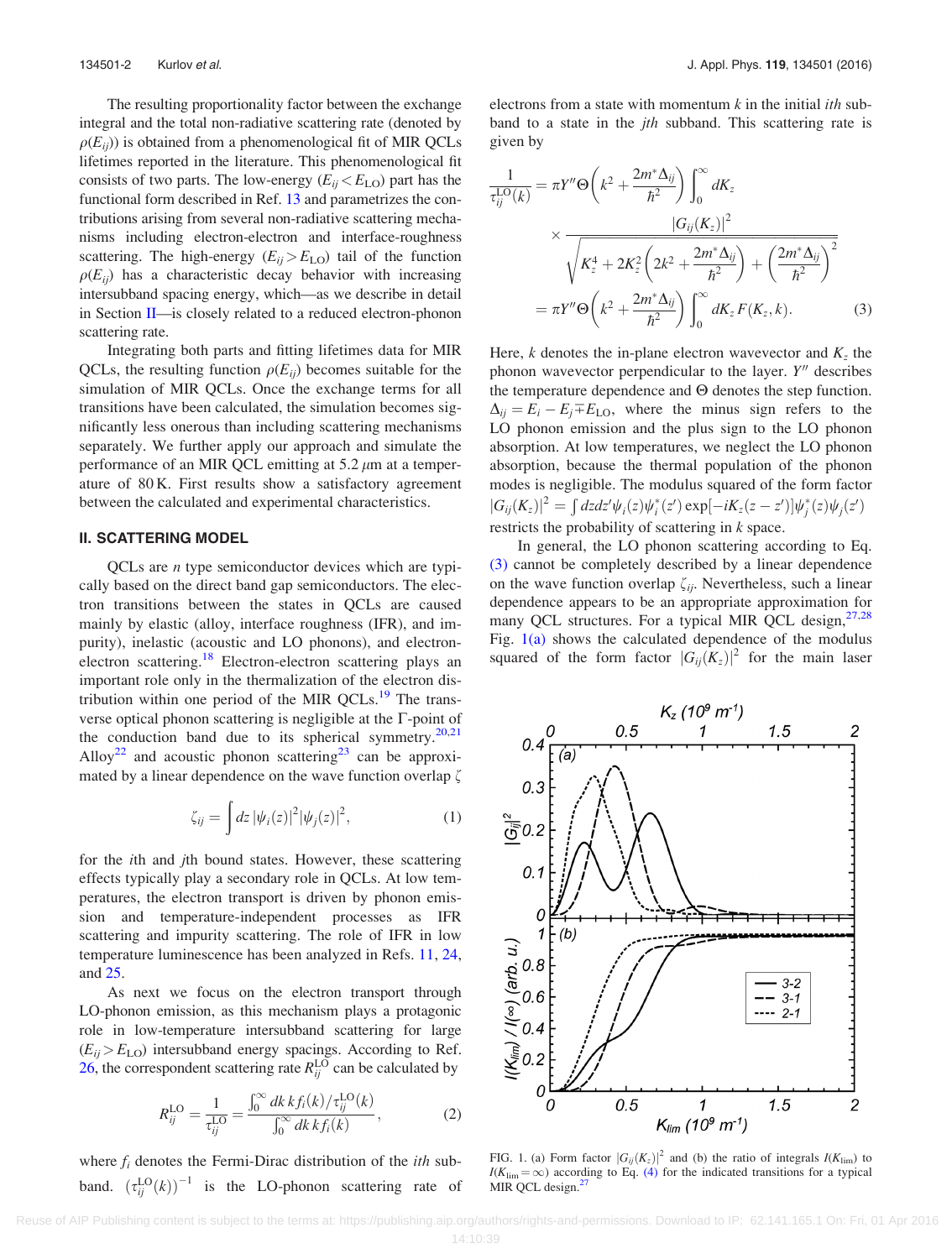<span id="page-3-0"></span>transitions. For  $K_z \gg 10^9 \text{m}^{-1}$ , the form factor approaches zero. In Fig.  $1(b)$ , the expression

$$
I(K_{\lim}) = \int_0^{K_{\lim}} dK_z F(K_z, 0)
$$
 (4)

is shown as a function of the upper limit  $K_{\text{lim}}$ . For  $K_z$  $> 10^{9}$  m<sup>-1</sup>, *I*(K<sub>lim</sub>) saturates, implying that the main part of integral  $\int_0^\infty dK_z F(K_z, 0)$  in Eq. (4) results from the integration over region (0,  $K_{\text{lim}}$ ). However, if  $\Delta_{ij} \gg 0$ , the expression  $1/$  $\frac{f_{\text{ref}}}{f_{\text{ref}}}}$  for  $\frac{f_{\text{ref}}}{f_{\text{ref}}}}$  for  $\frac{f_{\text{ref}}}{f_{\text{ref}}}}$  $K_{z}^{4}+2K_{z}^{2}\left(2k^{2}+\frac{2m^{*}\Delta_{ij}}{\hbar^{2}}\right)+\left(\frac{2m^{*}\Delta_{ij}}{\hbar^{2}}\right)$  $\sqrt{2^{m^*}}$   $\sqrt{2^{m^*}}$   $\sqrt{2^{m^*}}$ is practically constant for these  $K_z$  values. In this case, it can be taken out of the integral in Eq. [\(3\)](#page-2-0). We then obtain

$$
\frac{1}{\tau_{ij}^{\text{LO}}(k)} = \pi Y'' \frac{\Theta\left(k^2 + \frac{2m^* \Delta_{ij}}{\hbar^2}\right) \int_0^{K_{\text{lim}}} dK_z |G_{ij}(K_z)|^2}{\sqrt{K_{\text{lim}}^4 + 2K_{\text{lim}}^2 \left(2k^2 + \frac{2m^* \Delta_{ij}}{\hbar^2}\right) + \left(\frac{2m^* \Delta_{ij}}{\hbar^2}\right)^2}}.
$$
\n(5)

While the integrand  $|G_{ij}(K_z)|^2$  tends to zero beyond  $K_{\text{lim}}$ , the upper limit of the integral can be extended to  $\infty$ . In this case,

$$
\int_0^{K_{\lim}} dK_z |G_{ij}(K_z)|^2 \approx \int_0^{+\infty} dK_z |G_{ij}(K_z)|^2 = \pi \zeta_{ij}.
$$
 (6)

For energies higher than  $E_{\text{LO}}$ , the value of  $k^2 + \frac{2m^*\Delta_{ij}}{\hbar^2}$  is always positive, and Eq. (5) becomes

$$
\frac{1}{\tau_{ij}^{\text{LO}}(k)} = \pi Y'' \frac{\pi \zeta_{ij}}{\sqrt{K_{\text{lim}}^4 + 2K_{\text{lim}}^2 \left(2k^2 + \frac{2m^* \Delta_{ij}}{\hbar^2}\right) + \left(\frac{2m^* \Delta_{ij}}{\hbar^2}\right)^2}}.
$$
\n(7)

If  $m^*\Delta_{ij}/\hbar^2\gg k^2$ , Eq. (7) reduces to

$$
\frac{1}{\tau_{ij}^{\text{LO}}(0)} = \frac{\pi^2 Y'' / K_{\text{lim}}^2}{1 + \frac{2m^*}{\hbar^2 K_{\text{lim}}^2} \Delta_{ij}} \zeta_{ij}.
$$
\n(8)

Although the above derivation strictly holds only for  $\Delta_{ii} \gg 0$ , we approximate the LO phonon scattering by a linear dependence on the wave function overlap for the entire range of  $E_{ij}$  values. Because in the MIR region the scattering rate  $(\tau_{ij}^{LO}(k))^{-1}$  is practically independent of k, Eq. [\(2\)](#page-2-0) becomes

$$
R_{ij}^{\text{LO}} = \frac{1}{\tau_{ij}^{\text{LO}}(0)} = \frac{\rho^{\text{LO}}(E_{\text{LO}})}{1 + a(E_{ij} - E_{\text{LO}})} \zeta_{ij} = \rho^{\text{LO}}(E_{ij}) \zeta_{ij}, \quad (9)
$$

where  $\rho^{\text{LO}}(E_{\text{LO}}) = \pi^2 Y''/K_{\text{lim}}^2$ ,  $a = 2m^*/(\hbar^2 K_{\text{lim}}^2)$ , and

$$
\rho^{\text{LO}}(E_{ij}) = \frac{\rho^{\text{LO}}(E_{\text{LO}})}{1 + a(E_{ij} - E_{\text{LO}})}.
$$
\n(10)

Using Eq. [\(2\)](#page-2-0), we calculate the function  $\rho^{\text{LO}}(E_{ij}) = R_{ij}^{\text{LO}}/R_{ij}^{\text{LO}}$  $\zeta_{ii}$  for 1 THz and two MIR QCL designs. Results are presented in Fig. 2. The dependence of  $\rho^{\text{LO}}$  on  $E_{ij}$  can be separated into two parts: one for energies below and one for energies above the LO phonon energy. The energy dependence of  $\rho^{\text{LO}}$  for  $E < E_{\text{LO}}$  can be described by a Fermi-Dirac distribution for  $E_{ij}$  –  $E_{\text{LO}}$ , whereas for  $E > E_{\text{LO}}$  it can be approximated by  $\rho^{\text{LO}}$  $(E_{ii})$  defined in Eq. (10).

In order to get the total non-radiative scattering rate, we integrate this function with the phenomenological formula given in Ref. [13.](#page-6-0) We do this by writing a single equation

$$
R_{ij} = \begin{cases} \rho(E_{ij})\zeta_{ij} & \text{for} \quad E_{ij} \le E_{LO} \\ \frac{\rho(E_{ij})\zeta_{ij}}{1 + a(E_{ij} - E_{LO})} & \text{for} \quad E_{ij} > E_{LO} \end{cases}
$$
(11)

which consists of two parts: The low-energy  $(E_{ij} < E_{LO})$ part—described in detail in [Appendix—](#page-5-0)has the functional of Ref. [13](#page-6-0) and parametrizes contributions arising from several non-radiative scattering mechanisms including electronelectron and interface-roughness scattering. The high-energy  $(E_{ij} > E_{\text{LO}})$  part has the decay behavior with increasing intersubband energy spacing described by Eqs. (9) and (10).

Note that electron-LO-phonon emission describes the shape of the function  $R_{ij}$  for  $E_{ij} > E_{\text{LO}}$ , yet it does not give the absolute values. In order to get the absolute non-radiative scattering rate values, we need to fit Eq.  $(11)$  to real QCL data using the fit parameter  $a$ . Doing this, we incorporate several non-radiative scattering mechanisms—among others interface roughness scattering—in our model, which were left out in our analysis of the scattering rate for  $E_{ii} > E_{LO}$ . Finally, note that in contrast to Ref. [13,](#page-6-0) where the focus was on transitions with energies below or near the LO phonon energy, the wave function depending contribution is now the overlap  $\zeta_{ii}$  rather than the dipole matrix element.

Using literature data for  $R_{ii}$  corresponding to different intersubband transitions in QCLs and calculating the corresponding exchange integrals  $\zeta_{ij}$ , the prefactors of  $\zeta_{ij}$  in Eq. (11) are reconstructed. The respective results are shown in Fig. [3](#page-4-0) for the fit parameter  $a = 0.0494$  meV<sup>-1</sup>.

Using the coupled Schrödinger-Poison equations, $^{18}$  $^{18}$  $^{18}$  the full set of wave functions for the system under consideration is determined. Based on this, the charge distribution and current density can be obtained solving the full system of rate



FIG. 2. The values of  $\rho^{\text{LO}}$  ( $E_{ij}$ ) as a function of  $E_{ij}$  for two typical MIR<sup>27,[28](#page-6-0)</sup> and one THz (Ref. [29](#page-6-0)) QCL designs.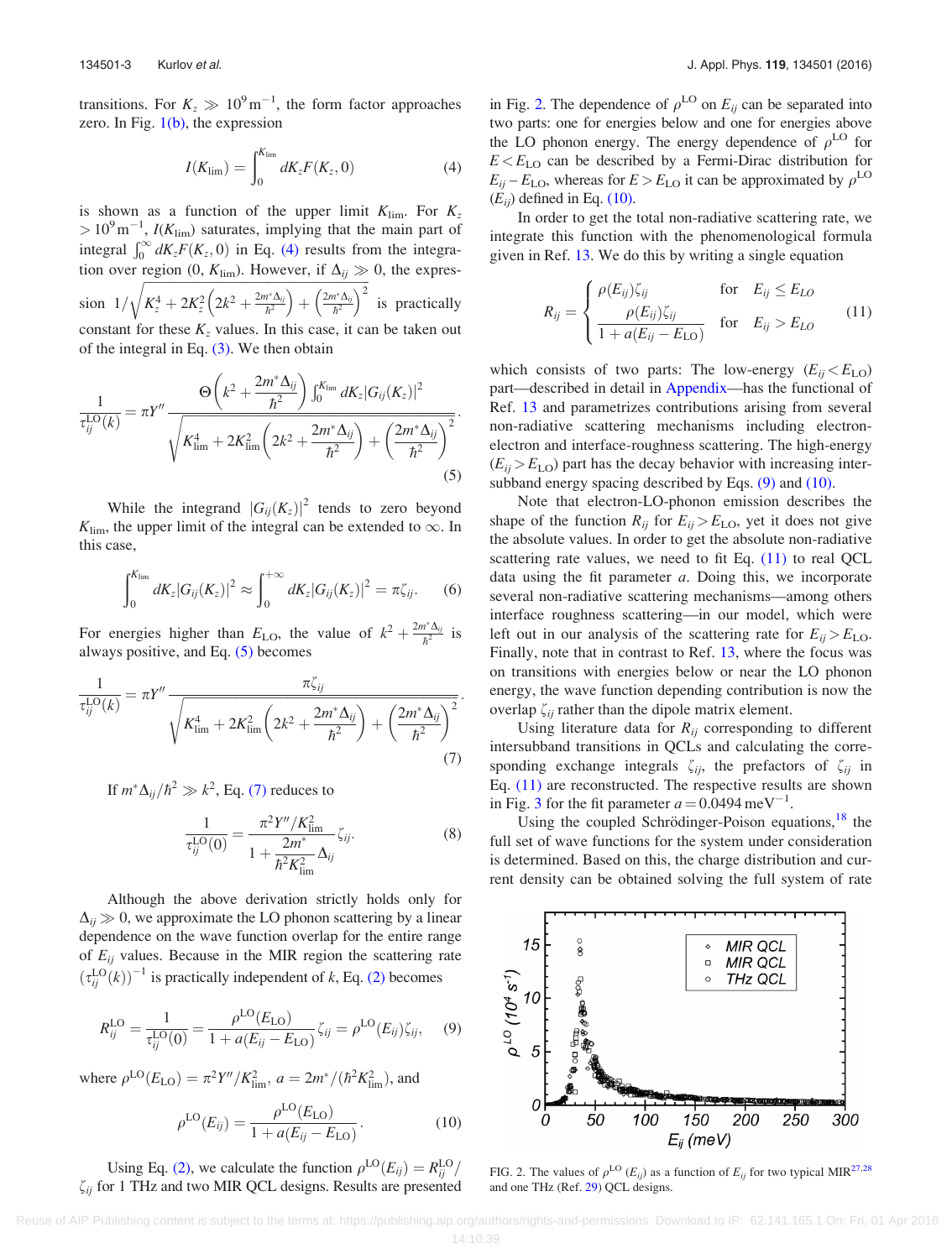<span id="page-4-0"></span>

FIG. 3. Prefactors of  $\zeta_{ij}$  in Eq. [\(11\)](#page-3-0) as a function of the transition energy  $E_{ij}$ for QCLs based on (In,Ga)As/(In,Al)As heterostructures. The open symbols represent the values of  $R_{ij}/\zeta_{ij}$  for various  $In_{0.52}Al_{0.48}As/In_{0.53}Ga_{0.47}As$  sam-<br>ples reported in the literature.<sup>[27,28](#page-6-0),[30–34](#page-6-0)</sup> The solid line is a fit to the data.

equations for 3N wave functions in three periods with N states in each period. This system has the form

$$
\frac{dn_i}{dt} = \sum_{j=1}^{N} n_j [R_{ji}^* + R_{j+N,i}^* + R_{j-N,i}^*]
$$

$$
- n_i \sum_{j=1}^{N} [R_{ij}^* + R_{i,j+N}^* + R_{i,j-N}^*], \qquad (12)
$$

where  $R_{ij}^* = R_{ij} + R_{ij}^{ph}$  denotes the full scattering rate from the *ith* to the *jth* level, which includes non-radiative transitions  $R_{ij}$  [Eq. [\(11\)](#page-3-0)] and radiative transitions  $R_{ij}^{ph}$  [14,18](#page-6-0)  $n_i$ denotes the electron sheet density in level *i*. Levels  $j, j - N$ , and  $j + N$  are adjacent wave functions in the first, second, and third cascades, respectively. In Eq. (12), the first term of the sum collects scattering contributions populating the level  $i$  from the other  $3N - 1$  levels and the second term represents the contributions depopulating this level to the other  $3N - 1$ levels.

The current density is determined by

$$
J = \sum_{i,j=1}^{N} n_i [\phi_{ij} R_{ij}^* - R_{i,j+N}^* + R_{i,j-N}^*]
$$
 (13)

with  $\phi_{ij} = 1, -1$ , or 0 for the transitions of electrons from left to right, from right to left, or far away from any virtual interface, respectively.

The proposed model is applied to the case of low temperature (<100 K) and low electron concentration (<10<sup>18</sup> cm<sup>-3</sup>) QCL. In this case, the leakage of carriers into continuum states can be neglected.<sup>17</sup>

#### III. SIMULATION RESULTS FOR AN MIR QCL

Let us apply the developed model to a broadband QCL at a low temperature  $(80 \text{ K})$ . The QCL design is based on the  $In_{0.52}Al_{0.48}As-In_{0.53}Ga_{0.47}As$  heterosystem with AlAs barriers in the active region to minimize the carrier leakage. The QCL band structure is shown for two different field strengths in Figs.  $4(a)$  and  $4(c)$ . As a result of the self-consistent calculations using Eq. (12), we obtain the electron sheet densities  $n_i$  for the different electron subbands *i* as shown in Figs.  $4(b)$  and  $4(d)$ .

For a comparison of the results of the simulations with experimental data, we have grown a 40-staged structure by gas-source molecular beam epitaxy, which has been processed into  $25 \mu m$ -wide ridges using conventional optical lithography and wet chemical etching. A  $0.5 \mu$ m-thick SiO<sub>2</sub> layer was deposited by reactive magnetron sputtering for electrical insulation of the sidewalls. Cr/Au contacts were evaporated for the top metallization. Laser chips with uncoated facets of several resonator lengths L were mounted epilayer upon Cu holders.

Figure [5](#page-5-0) shows (asterisks) the typical optical powercurrent density J–P and electric field-current density J–V curves measured for a  $25 \mu m$ -wide and 4.0 mm long device mounted in a liquid nitrogen cryostat and driven by 500 ns pulses with a duty cycle of 0.5% at heat sink temperature of 80 K. Dots represent  $J-P$  and  $J-V$  calculation results using Ref. [14](#page-6-0) and Eq. (13), respectively. For the calculations, we



FIG. 4. (a) The conduction band profile of the investigated QCL for an applied electric field of  $90 \text{kV/cm}$  at threshold and (c) for  $125 \text{kV/cm}$  at the maximum of the emitted power. The layer thicknesses in nm from left to right starting from the widest active region quantum well are 3.4/1.6/4.6/1.1/ 2.0/3.7/2.4/3.5/1.4/0.7/0.4/0.7/0.4/0.7/1.4/1.0/0.5/1.0/2.4/0.8/0.5/0.8/2.2/0.7/  $0.5/0.7/2.6/0.6/0.5/0.5/2.8/1.7$ , where the In<sub>0.52</sub>Al<sub>0.48</sub>As layers are denoted by regular, the  $In<sub>0.53</sub>Ga<sub>0.47</sub>As$  layers by italic, the AlAs layers by bold, and the InAs layers by bold italic font. Underlined layers are  $n$ -doped resulting in a sheet density per period of  $n_p = 2.5 \times 10^{11} \text{ cm}^{-2}$ . Only relevant Wannier-Stark levels are shown.  $u$ ,  $u'$ , and  $l$  are the moduli squared of the wave functions of the two upper laser levels and the lower laser level, respectively. (b) and (d) show the corresponding average two-dimensional sheet density  $n_i/n_p$  for the different levels resulting from self-consistent calculation of the rate equations for 90 kV/cm and 125 kV/cm, respectively. A heat sink temperature of 80 K is assumed.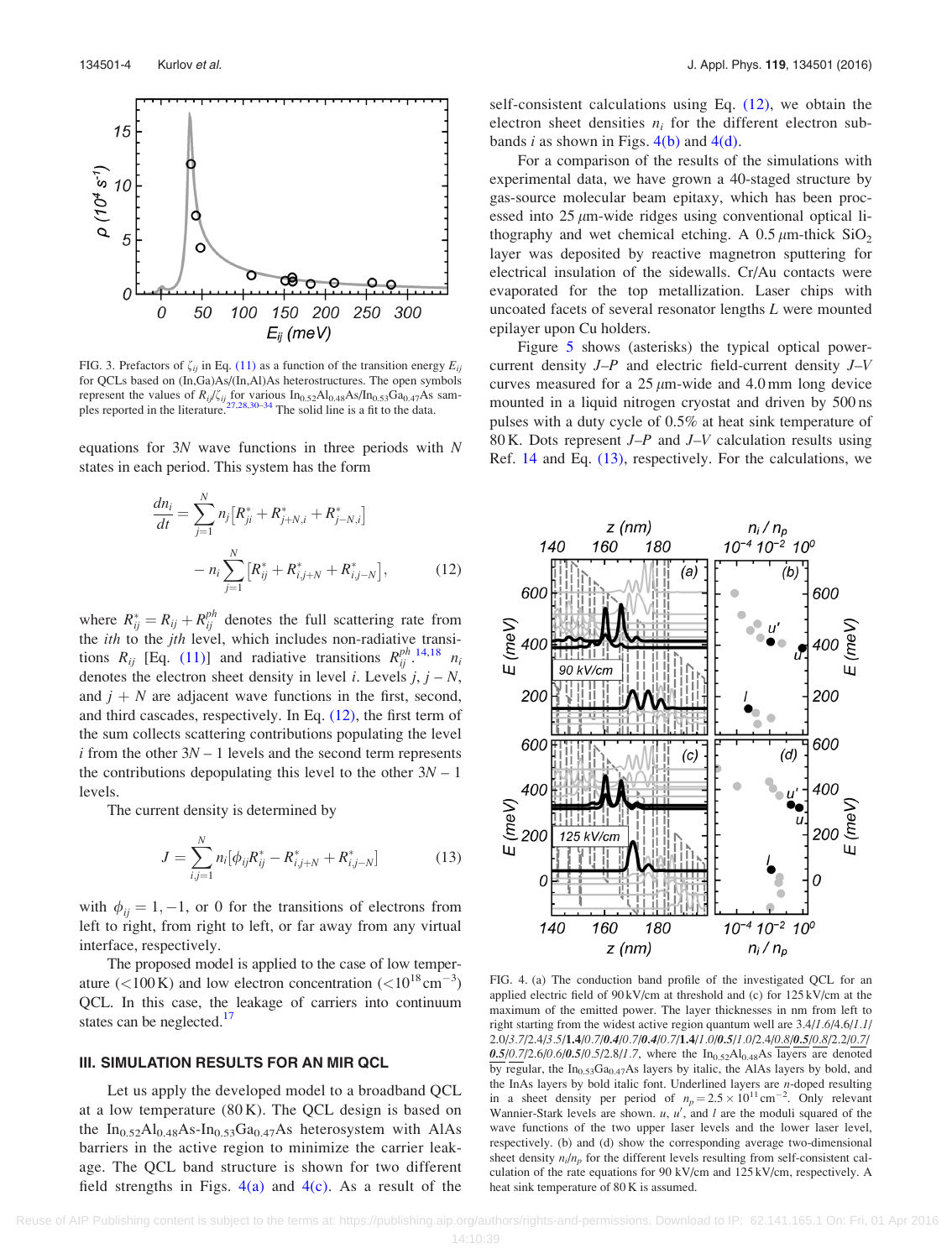<span id="page-5-0"></span>

FIG. 5. Measured (asterisks) and calculated (dots) electric field-current density and optical power-current density characteristics for a  $0.025 \times 4.0 \text{ mm}^2$ device. The device was driven by 500 ns current pulses with a duty cycle of 0.5% at a heat sink temperature of 80 K.

used the following parameters: mirror losses  $\alpha_m = 3 \text{ cm}^{-1}$ , waveguide losses  $\alpha_w = 0.677 \text{ cm}^{-1}$ , and optical confinement factor  $\Gamma = 0.7$ . These parameters were determined by the finite element calculations for a  $0.025 \times 4.0 \text{ mm}^2$  device. Additional fitting parameters are the sheet-density per cascade  $n_p = 2.5 \times 10^{11} \text{ cm}^{-2}$  and  $2\gamma_0 = 2.5 \text{ meV}$ , where  $\gamma_0$  is a correction parameter to accurately describe the spectral line shape  $L_{ii}(\omega)$  (Ref. [14](#page-6-0))

$$
L_{ij}(\omega) = \frac{1}{\pi} \frac{\gamma_b}{(\gamma_b/2)^2 + (\hbar \omega - Eij)^2} \ . \tag{14}
$$

 $\gamma_b = \hbar (R_i + R_j) + 2\gamma_0$  describes here the total transition broadening and  $R_i$  ( $R_j$ ) is the reciprocal lifetime for level i (j). The correction factor  $\gamma_0$  can be found from electro luminescence data $^{24,35}$  $^{24,35}$  $^{24,35}$  $^{24,35}$  $^{24,35}$  or, as in this work, used as a fitting parameter in order to integrate scattering processes that are not included in Eq.  $(11)$  into calculations.

Calculated J–V characteristics are in good agreement with the measured data. The observed weak "kink" around  $4 \text{ kA cm}^{-2}$  is related to the particular wave function alignment around 115 kV  $cm^{-2}$  (just before roll-over), which results in a resonance between levels  $u$  and  $u'$ . Due to a numerical effect, the calculated optical power–current density characteristic becomes noisy after the laser rollover (maximum of emitted power) and is omitted in Fig. 5. It is important to point out that using a rate equation approach might lead to non-physical effects as resonances in the  $J-V$  line (see, for example, Ref. [13](#page-6-0)). Despite the danger of such spurious features showing up, we do not observe such effects in the investigated voltage range (50–150 kV/cm).

Measured laser spectra and calculated photon flux spectra for different voltage (current density) values are presented in Fig. 6. Both the calculated and measured spectra show the same spectral position and the same broadening trend toward higher energies. The observed broadening is related to the increased population of upper laser levels with increased current. The observed blue-shift in the photon energy is related to the intersubband spacing increase between the upper laser



FIG. 6. Emission spectrum for a  $0.025 \times 4.0$  mm<sup>2</sup> device of the investigated QCL collected with a high-resolution Fourier-transform spectrometer. The heat sink temperature is 80 K, and the injected current density is varied as indicated. The corresponding calculated spectra as a function of voltage are shown in the lower panel with the broadening parameter  $2\gamma_0 = 2.5$  meV. Dashed lines indicate the transitions between the upper laser levels  $u$  as well as  $u'$  and the lower laser level  $l$ . Thick solid lines denote the threshold voltage of 90 kV/cm and the voltage with maximum power emitting at 125 kV/cm.

states and the lower laser state characteristic for diagonaltransition OCLs.<sup>9</sup>

#### IV. CONCLUSIONS

A phenomenological model accounting for different scattering mechanisms has been developed for the simulations of both MIR and THz QCLs. The model uses scattering rates in the form of the product of an energy-dependent factor and the wave function overlap, which subsumes several non-radiative scattering processes in QCLs. The approach developed in this work was applied to a broad-band MIR QCL operated in pulsed mode with a low duty cycle and a heat sink temperature of 80 K. First results show a satisfactory agreement between the calculated and measured laser characteristics.

#### ACKNOWLEDGMENTS

The authors acknowledge the support in part by the German Research Foundation (DFG) and the European Union through the Erasmus Mundus External Cooperation Window program.

#### APPENDIX: SCATTERING RATE PARAMETRIZATION

The energy-dependent factor  $\rho(E_{ii})$ , which subsumes all non-radiative scattering processes in QCLs, is described by the empirical expression in Ref. [13](#page-6-0)